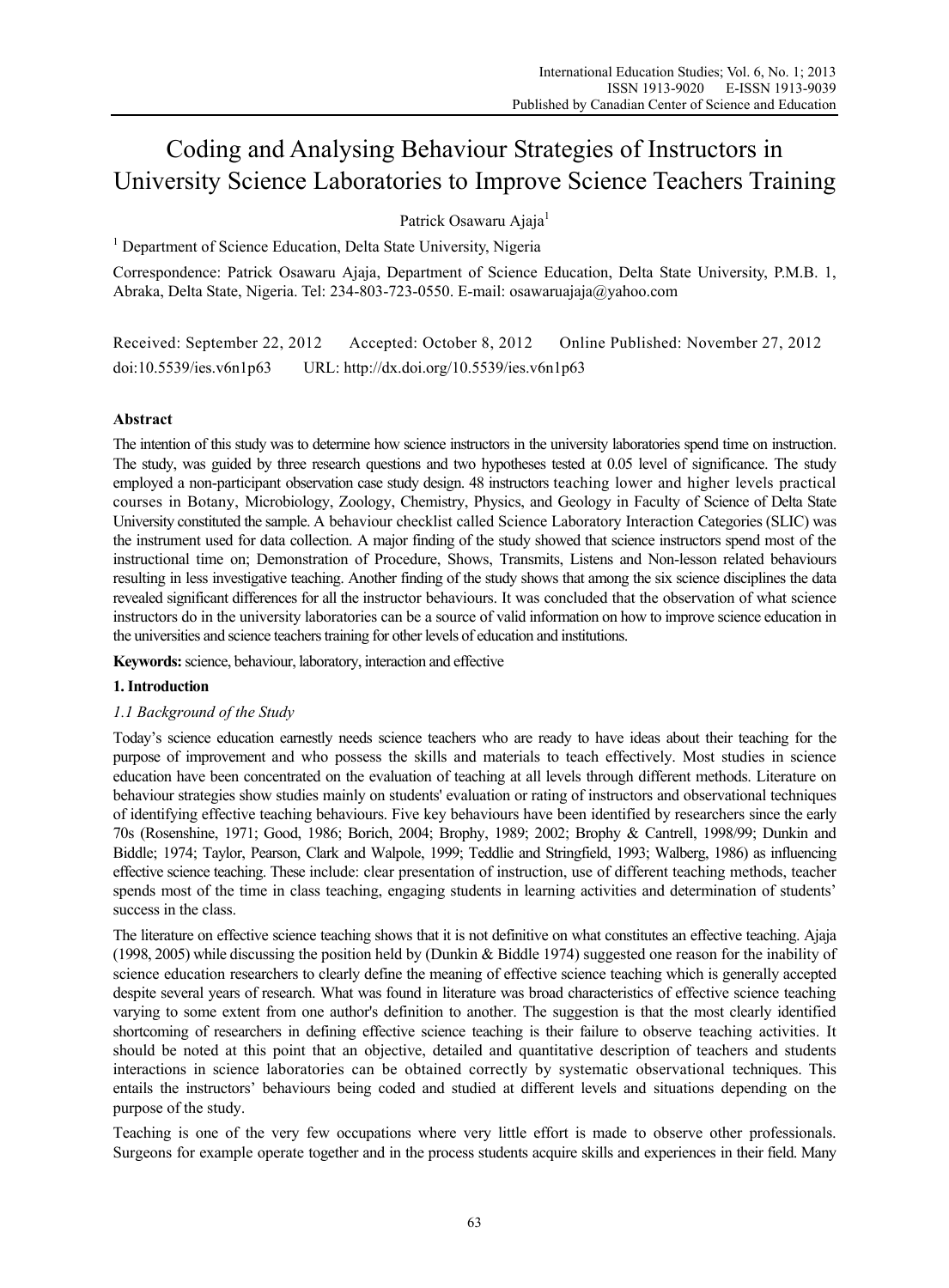teachers work in isolation. Once they start teaching, most teachers are deprived of the opportunity to observe other teachers at work.

Teachers can benefit immensely from the observation of other teachers, especially if the teaching situation is similar to their own. The opportunity to observe other teachers can lead to the identification of new ways of opening and closing of lessons; valuable resource units and books; assignments that seem to make a topic come alive; and ways to challenge students verbally without threatening them. Observation of other teachers may also identify behaviour that a teacher wants to eliminate or reduce in his own teaching.

Much emphasis in social learning theory is placed upon observational learning. Social learning theorists argue and present convincing data to illustrate that people can learn vicariously. Albert Bandura has been foremost among behaviourists stressing the potential of modeling for behaviour modification. Much behaviour, including very complex behaviour that can be shaped only through inefficient and time-consuming methods, can be taught quickly and easily through exposing the learner to a model who performs the behaviour. Bandura (1977) while discussing the relationship between learning theory and human behaviour noted that social learning theory approaches the explanation of human behaviour in terms of continuous reciprocal interaction between cognitive, behavioural, and environmental determinants. Continuing, he further affirmed that people and the environment in which they live, in a reciprocal way compliment one another.

Even with the above highlighted importance of observational studies in teaching and learning not much research efforts have been directed to this area and the findings of the few researches in the field are hardly applied in the teaching of science and learning. The situation therefore calls for a re-direction of science education research efforts to take care of this area for the purpose of effective teaching and learning of science.

Initial efforts on observational studies in science classrooms centered on: instructor behaviours being coded and described and sometimes classified with no attempts to induce significant changes to study the underlying conditions and establish relationships. It therefore became necessary to re-focus research efforts in this field to address this particular shortcoming. Again, is the fact that science teachers are trained by instructors in the university science laboratories and the much the teachers are able to impart on their students depends on the quality of their training. Correcting instructors' behaviour will improve the training of teachers. This informed the decision to carryout this study. Thus with the intention of assessing the behaviour strategies of instructors in university science laboratories, the areas of interest are verbal behaviours, manipulation of laboratory equipment, and interaction between teachers and students and among students. This study specifically investigated and analyzed specific instructor behaviours in 100 and 200 (lower) levels and 300 and 400 (higher) levels laboratories of six science disciplines Chemistry, Botany, Microbiology, Zoology, Geology and Physics at Delta State University, Abraka.

# *1.2 Statement of the Problem*

This study grew from the fact that there is still limited knowledge of what goes on between instructors and students in science laboratories. This limited knowledge has influenced the inability of science educators to have clear and generally accepted view of what constitute an effective science teaching and laboratory behaviours. Another reason which propelled this study was that the few researchers in Nigeria who carried out similar studies in the field, in the past merely coded the behaviour of instructors studied, described and classified them without making any attempt to introduce changes, to study format with the intention to identify correlates. This gap is what this study intends to fill.

The problem of the study is therefore stated thus: will the evaluation of instructors' behaviours and their analysis provide clues for policy guide lines on instruction on how science instructors should dispose themselves in the laboratories for the purpose of proper instructional delivery?

# *1.3 Research Questions*

The following three research questions were asked to properly focus the study.

- 1) What do instructors do in science laboratories?
- 2) Is there any difference in behaviour scores between laboratory instructors of lower and higher levels among the six science disciplines?
- 3) Do the mean behaviour score of instructors on specific items differ among the six science disciplines?

# *1.4 Research Hypothesis*

These hypotheses were stated and tested at 0.05 level of significance.

Ho1.There is no significant difference in behaviour scores between laboratory instructors of lower and higher levels among the six science disciplines.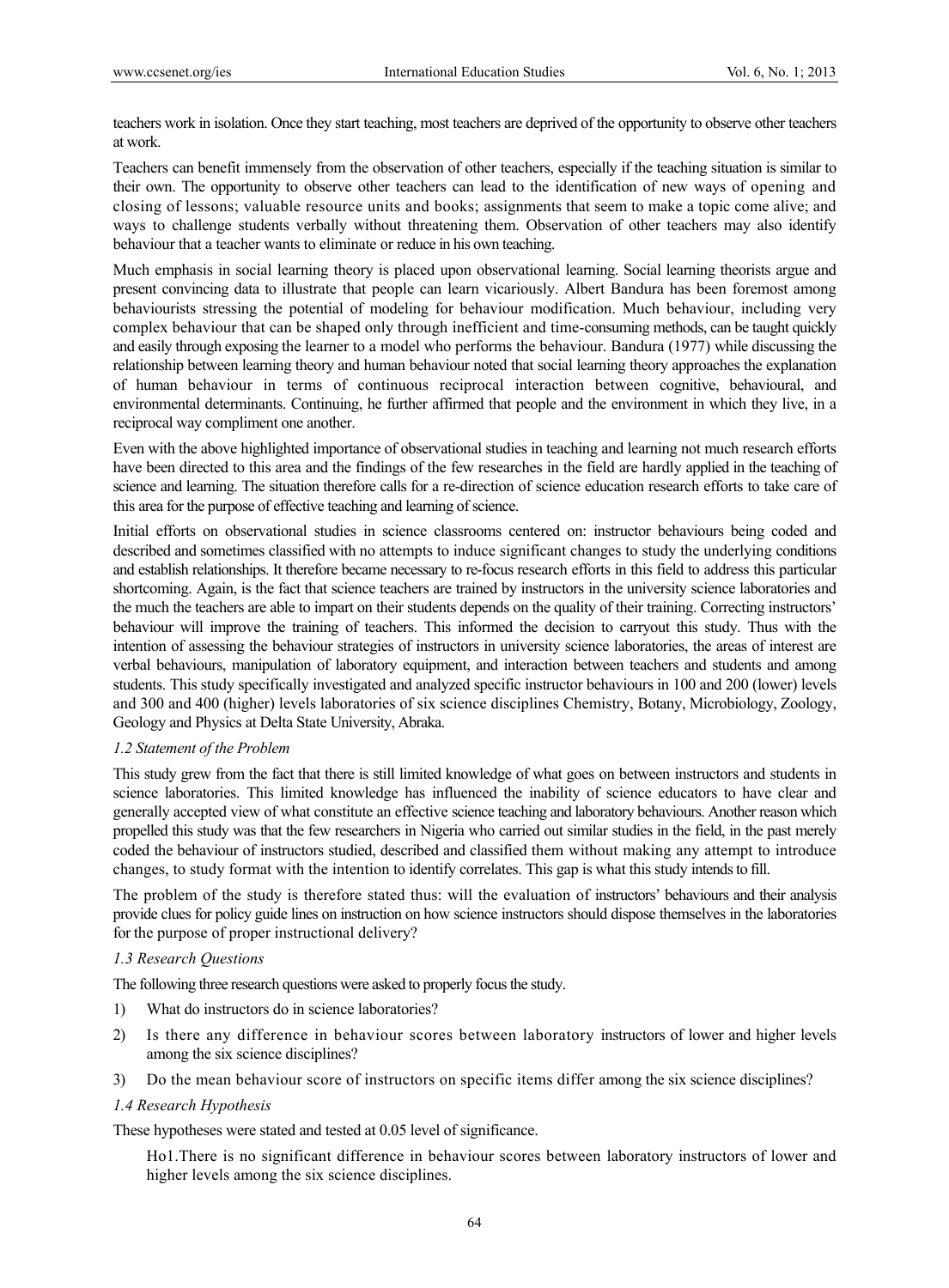Ho2. There is no significant difference in mean behaviour scores of instructors on specific items among the six science disciplines.

# **2. Materials and Methods**

# *2.1 Design of the Study*

A case study design was employed to study the behaviour patterns of instructors in science laboratories in Delta State University, Abraka. The study specifically investigated the behaviour patterns of instructors of lower levels (100 & 200) and higher levels (300 & 400) during laboratory classes in six science disciplines: Botany, Chemistry, Microbiology, Geology, Physics and Zoology. The non-participant observation design was the type of case study employed. This was appropriate since an observer merely sat in the laboratory to code the behaviour pattern of an instructor as the laboratory lesson goes on. As a rule, any study where the researcher only observes the characteristics of an individual unit of research interest, the design of such study is called case study (Johnson & Christensen 2000).

# *2.2 Population and Sample of the Study*

The population of the study consisted of all the laboratory instructors who teach the practical courses offered in Botany, Chemistry, Microbiology, Geology, Physics and Zoology departments in Delta State University.

The sample of the study consisted of 48 laboratory instructors. For each discipline, eight instructors were purposefully selected. Four of whom taught lower levels (100  $\&$  200) laboratory courses while the remaining four taught the higher levels (300 & 400) laboratory courses. These subjects were so selected because they were the ones available for the study. This sampling procedure was most convenient for the researcher since the problem of finding out who is to be selected did not exist.

The study was deliberately limited to one institution to remove the effects of intervening variables peculiar to different institutions from affecting the results. The pooling together of results of specific and different institutions with their peculiarities will produce a better picture of what goes on in the university laboratories than if one single study collected data from all universities at once and with varying intervening variables uncontrolled. This therefore calls for a replication of the study in other universities later.

#### *2.3 Instrument*

The instrument used for the study was a behaviour checklist called Science Laboratory Interaction Categories (SLIC) adapted by Ajaja (1998) from the work of Shymansk and Penick (1979). The checklist is an observational instrument designed mainly for coding the behaviour of instructors in science laboratories. The instrument is shown in appendix 1. Observers using the SLIC instrument code the behaviour of an instructor in a laboratory every 3-5 seconds using codes representing three dimensions of the interaction. The three dimensions are: (1) what is the specific nature of the behaviour being exhibited? (2) to whom is a specific behaviour being directed?; and (3) what is the sex of the student to whom the behaviours are being directed?

The SLIC consists of 15 specific categories of science teacher laboratory behaviours which represents the detailed structure of six broader strategies of teaching. These broad categories are: (1) Asking questions; (2) Giving directions; (3) Transmitting information; (4) Providing feedback; (5) Observing and gathering information; and (6) Administering programme or manipulating equipment. The detailed behaviours in the categories (X, Q, D, G, S, T, P, N, B, A, L, O, R, M, & Z) of the SLIC are described below.

# **Categories of the SLIC**

- X **Asks extended thought question;** requires students to synthesize ideas; includes question designed to elicit predictions, hypotheses, explanations, or evaluations. E.g. explain, interpret, translate, summarize, analyze, detect differences and similarities.
- Q **Ask factual recall question;** no student synthesis required, includes questions asked for descriptions of what was done or happened. E.g. name, define, state methods, and identify processes and structure.
- D **Demonstrates Procedure;** any teacher manipulation to tell the student what to do or how to do an activity. E.g. calling students' attention to how he demonstrates an experiment which will guide in their experiments.
- G **Gives Direction;** verbal behaviours which tell the student what to do or how to do, designed to redirect student behaviour. E.g. look at me, listen attentively and follow these directives in a sequential order.
- S **Shows illustrates;** any teacher manipulation of equipment done for the purpose of transmitting non-directive information (not designed to tell students what to do or how to do an activity). E.g. teachers correction of apparatus set up by confused students during practical lesson.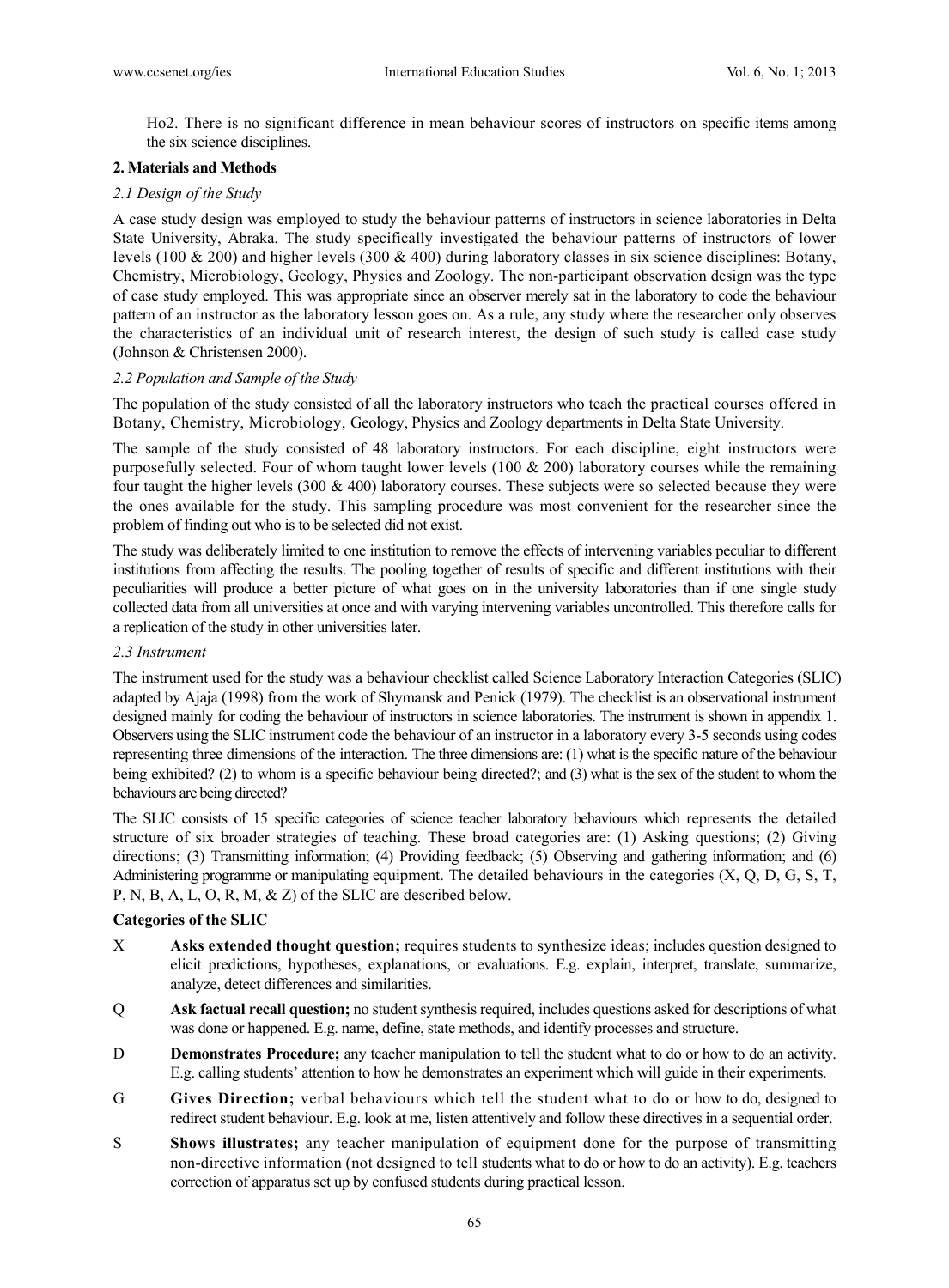- T **Transmits information;** verbally transmitted non-directive information without the use of manipulative materials. E.g. more reagents and materials are in preparatory room. Students who need more of them can ask from the laboratory attendant.
- P **Positive-reinforcement**: positive evaluation of student behavior. E.g. good result, very good result, good management of time, efficient use of reagents.
- N **Negative reinforcement:** negative evaluation of student behaviour. E.g. very poor work, waste of time and materials.
- B **Active Observation;** receiving information from the student through the direct manipulation of or references to material or object. E.g. can I look at your results? Take your readings once again. Do your titration let me see how you obtained the results.
- A **Acknowledges student behaviour;** non-evaluative statements or gestures used to indicate attentiveness to student behaviour, includes repeating or rephrasing student response. E.g. who made the statement? That answer he gave you is not entirely right. Can any of you give the correct answer?
- Listens to student; receiving information from student through discourse directed at the teacher. E.g. listening to students responses to questions asked by instructor.
- O **Passive observation;** watching or listening to students in situations where teacher is not directly or actively involved. E.g. instructor watches as students carryout their experiments to find out how many of them are doing the right thing.
- R **Reads and/or writes;** any lesson related reading or writing done by the teacher, with or without students directly involved. E.g. instructor reading and marking students assignments and writing instructions for the next practical lesson.
- M **Get supplies;** procurement of materials for use in the laboratory. E.g. instructor's provision of materials and equipment for practical lesson.
- Z **Non-lesson-related behaviours;** any teacher behaviour which does not facilitate the activities or lesson taught. E.g. instructors discussion with colleagues on visit and has no business with the lesson.

The validity of the SLIC was first determined by a panel which consisted of three judges: a specialist in Science Education; an experienced laboratory instructor; and a Measurement and Evaluation expert. They mainly examined the contents of the instrument to find out if the objective of the study could be achieved with the instrument. That is generating data to determine the laboratory behaviours of instructors in university science laboratories. To make their job relatively easy, the research questions, research hypotheses and the draft of the SLIC were made available to all members of the panel for their comments. Few corrections were made on the instrument on receipt of the judges' comments. The second stage in determining the validity of the SLIC, was subjecting the instrument to a series of Factor Analysis – to determine its construct validity. This involves the use of the Extraction Method: Principal Component Analysis and Rotation Method – Quartimax with Kaiser Normalization. Specifically, to determine the construct validity using the Factor Analysis approach, the instrument which consisted of fifteen (15) items was used to code the laboratory behaviours of twenty (20) laboratory instructors who were not part of the sample of study by four (4) observers. On analysis of the coded behaviours of the instructors, the fifteen (15) items were retained haven met the recommended standard of initial Eigenvalues of at least 1.00. Based on this result, the fifteen (15) items were regarded as being valid and the instrument testing what it purports to be measuring.

The reliability of the SLIC was determined by using the inter-rater reliability approach. This involved the coding of the laboratory behaviours of five randomly selected science instructors in five departmental laboratories (Agric Science, Biology, Chemistry, Physics and Integrated Science) in College of Education, Agbor, by the four trained raters used for the study. This was followed by combining the ratings of the four raters and then applying the inter-rater reliability formula to analyse the collected data. This formula was adopted in line with the recommendations of Thorndike and Hagen (1997); Wiseman (1999); and Johnson & Christensen (2000); that if several judges who have equal competence are available with the materials to be rated or equal familiarity with the ratee and the ratings are of a person, then a pooling of their ratings will produce a composite that is more reliable. The reliability index obtained on application of the inter-rater reliability formula was 0.83 indicating that the instrument was reliable.

#### *2.4 Training of Raters*

To code the instructors laboratory behaviours, the researcher recommended that observers (raters) should act as non-participant observers. To achieve this, the researcher and the four selected raters (observers) studied the items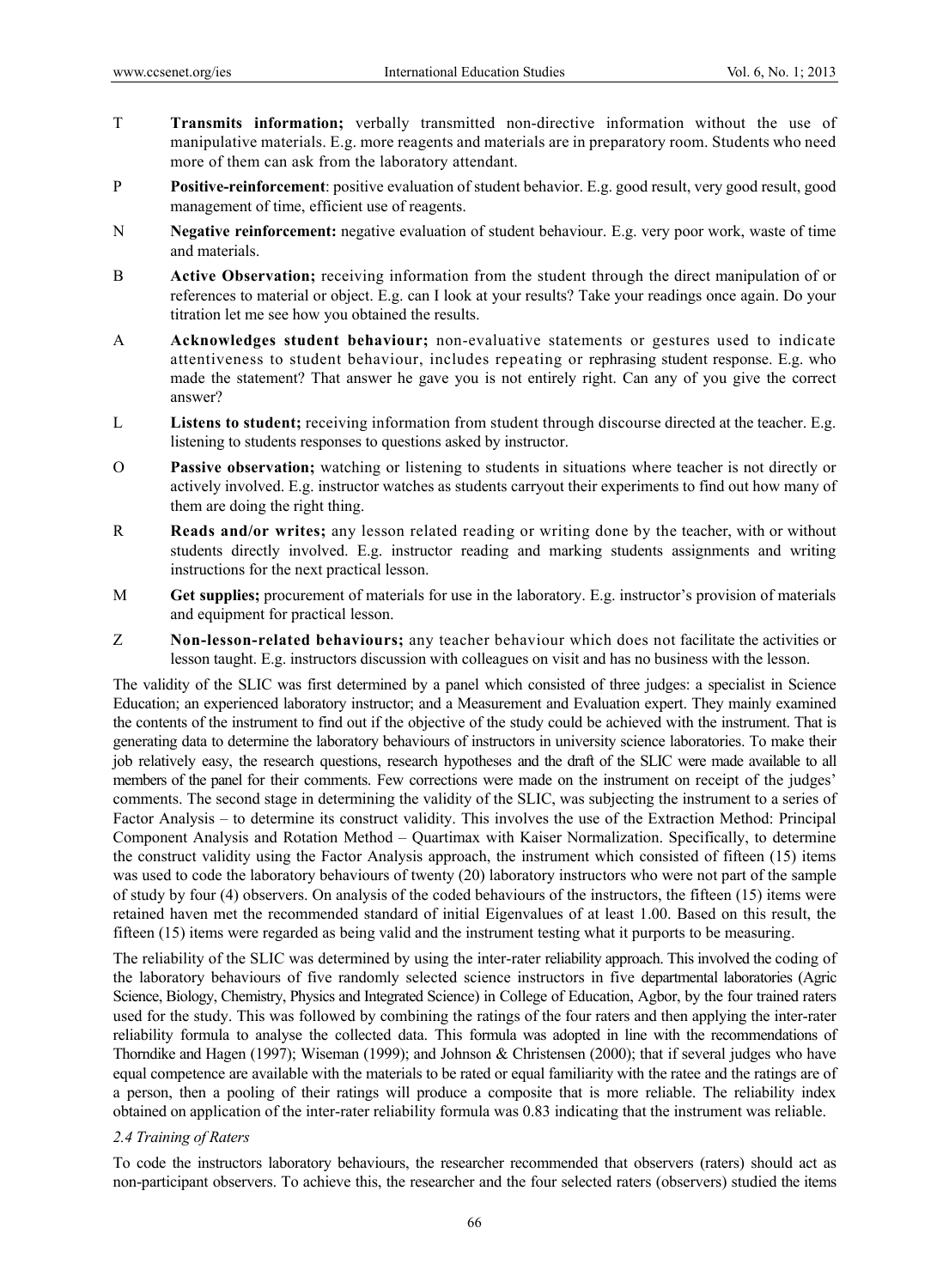in the SLIC a week before the commencement of the study to mainly understand what to code as behaviour, how to code and where to code. It was recommended to the raters that eight instructors should be observed by each rater per week and for six weeks. This therefore means that each rater will observe all the selected instructors in all the selected science laboratories. Each of the science laboratory instructors should be observed for 30 minutes. This entail, that as the laboratory class progressed, using the SLIC checklist, each observer makes appropriate strokes next to the appropriate categories every five seconds. At the end of the lesson, the frequency of occurrence of the categories for each subject observed was recorded and documented.

# *2.5 Data Collection Procedure*

The laboratory behaviours of 48 laboratory instructors of six science disciplines in Delta State University, Abraka were collected for six weeks using the Science Laboratory Interaction Categories (SLIC). The raters consisted of a team of five persons which included; the researcher and the four trained raters. Each of the selected science instructors was observed for 30 minutes. On weekly bases, and during laboratory lessons, each rater was assigned to one science discipline laboratory for the observation of eight (8) instructors. The researcher specifically observed the trained raters to identify difficulties encountered and offered clarifications where necessary. During the laboratory class, the raters made strokes next to the appropriate categories every five seconds on the SLIC for each science laboratory instructor observed. After a laboratory lesson, the frequency of occurrence of the categories for each subject observed was recorded. The average scores for all the individuals rated per discipline and per level were then noted, recorded and expressed in percentage in relation to time spent on observation.

Analysis of variance (ANOVA) statistic was used to test for significant difference between mean behaviour scores of instructors in lower and higher levels of laboratory classes among the six science disciplines. The ANOVA was also used to find out if there were significant differences in mean behaviour scores on specific behaviour item among the science laboratory instructors in the six science disciplines.

#### **3. Results**

| <b>Behaviours</b> |                                          | <b>LOWER LEVEL</b> |                       |                  |                    |                  |                  |                 | <b>HIGHER LEVEL LORATORIES</b> |                  |                    |                  |                  |
|-------------------|------------------------------------------|--------------------|-----------------------|------------------|--------------------|------------------|------------------|-----------------|--------------------------------|------------------|--------------------|------------------|------------------|
|                   |                                          | Botany<br>$N=4$    | Microbiology<br>$N=4$ | Zoology<br>$N=4$ | Chemistry<br>$N=4$ | Physics<br>$N=4$ | Geology<br>$N=4$ | Botany<br>$N=4$ | Microbiology<br>$N=4$          | Zoology<br>$N=4$ | Chemistry<br>$N=4$ | Physics<br>$N=4$ | Geology<br>$N=4$ |
|                   | X Asks extended thought 1.6<br>questions |                    | 0.6                   | 0.6              | 0.1                | 0.0              | 0.2              | O.2             | 0.1                            | 0.1              | 0.3                | 0.1              | 0.0              |
| $\overline{0}$    | Asks factual recall<br>questions         | 3.8                | 3.9                   | 1.9              | 2.7                | 2.8              | 2.2              | 1.0             | 1.0                            | 13               | 4.3                | 3.4              | 0.8              |
| D.                | Demonstrates<br>procedures               | 0.5                | 0.3                   | 2.6              | 9.9                | 12.2             | 1.5              | 0.6             | 0.6                            | 2.6              | 6.4                | 14.1             | 0.7              |
| G                 | Gives direction                          | 0.7                | 1.1                   | 3.7              | 7.8                | 7.0              | 3.4              | 0.4             | 2.1                            | 5.1              | 6.2                | 3.3              | 1.1              |
| S.                | Shows                                    | 9.0                | 8.6                   | 21.4             | 0.7                | 7.8              | 13.3             | 12.0            | 12.3                           | 6.0              | 2.8                | 3.3              | 6.2              |
| T                 | Transmits                                | 39.2               | 33.3                  | 21.3             | 13.9               | 19.2             | 56.0             | 32.8            | 30.0                           | 33.1             | 16.6               | 12.3             | 5.4              |
| P                 | Positive reinforcement 0.7               |                    | 1.4                   | 0.4              | 0.1                | 0.1              | 0.8              | 2.3             | 0.1                            | 0.2              | 0.1                | 0.3              | 0.0              |
|                   | N Negative<br>reinforcement              | 0.3                | 0.6                   | 0.3              | 0.3                | 0.4              | 0.2              | 0.1             | 0.5                            | 0.4              | 0.6                | 0.2              | 0.2              |

#### Table 1. Percentage of Occurrence of Individual Instructor Behaviours in University Science Laboratories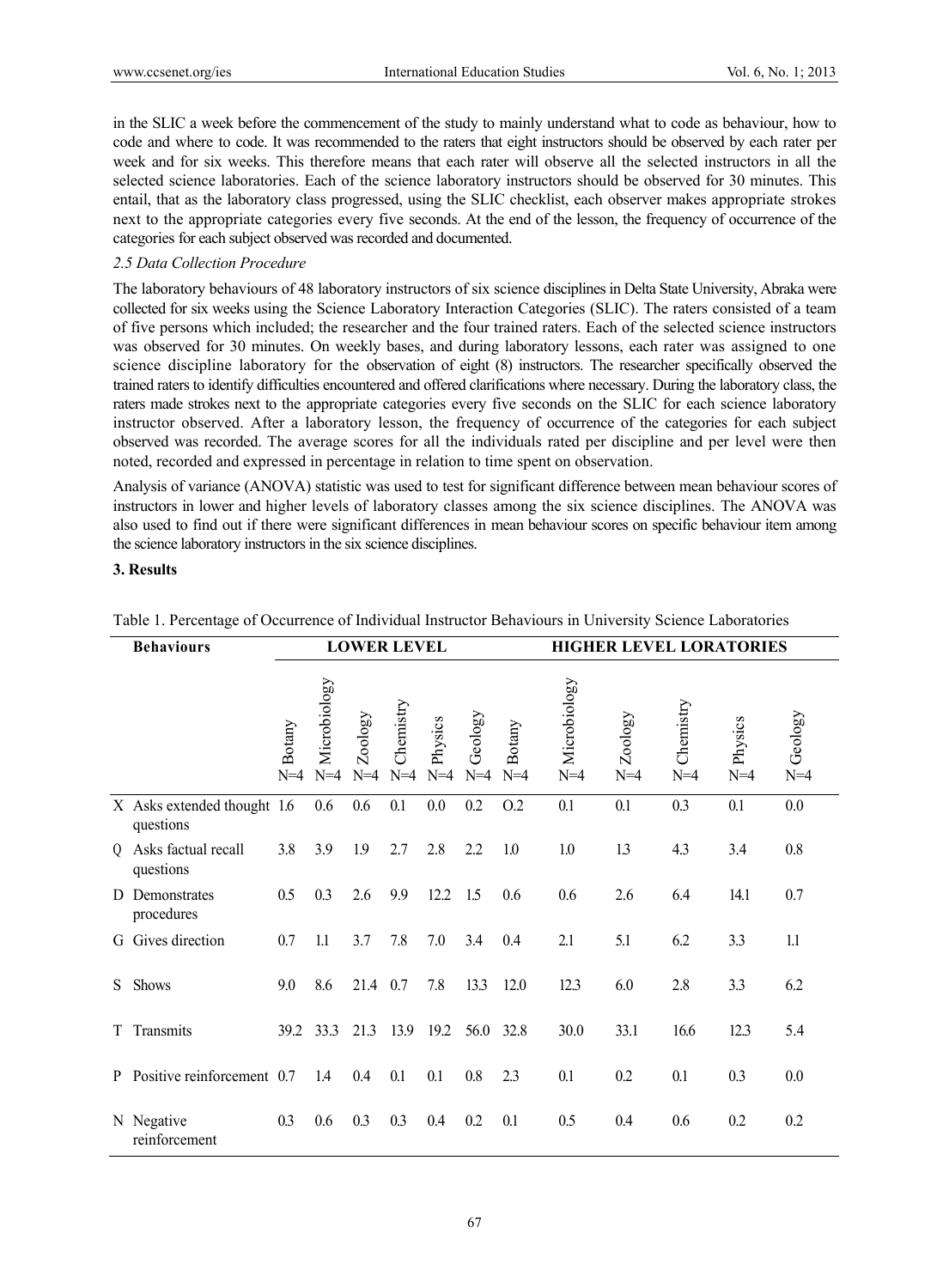| <b>B</b> Active observation       | 4.9  | 8.9  | 8.2  | 6.4  | 8.4  | 1.5 | 4.0  | 7.4  | 6.3  | 12.6 | 14.0 | 5.5  |
|-----------------------------------|------|------|------|------|------|-----|------|------|------|------|------|------|
| A Acknowledges                    | 4.7  | 4.2  | 1.6  | 2.2  | 4.1  | 1.7 | 2.9  | 3.4  | 2.4  | 2.7  | 3.2  | 0.7  |
| L Listens                         | 16.9 | 18.1 | 6.1  | 10.7 | 9.6  | 5.5 | 15.9 | 18.9 | 10.4 | 17.8 | 6.1  | 4.3  |
| O Passive observation             | 4.1  | 3.9  | 4.7  | 17.0 | 9.7  | 4.9 | 17.7 | 12.0 | 2.9  | 8.1  | 19.3 | 11.3 |
| R Reads and/or writes             | 2.7  | 2.8  | 0.5  | 17.8 | 1.5  | 4.5 | 0,4  | 3.6  | 2.2  | 3.9  | 3.5  | 26.1 |
| M Moves                           | 4.2  | 4.7  | 123  | 1.2  | 5.2  | 0.9 | 3.2  | 1.9  | 5.9  | 1.9  | 4.9  | 6.8  |
| Z Non-lesson related<br>behaviour | 6.7  | 7.8  | 13.3 | 9.3  | 12.0 | 3.3 | 6.7  | 14.6 | 20.5 | 15.7 | 12.0 | 30.9 |

Table 1 summarizes the frequency of occurrence (expressed in percent) of individual behaviours by level and discipline. As shown in the table, instructors' behaviour in university science laboratories (expressed in percentages) is not consistent among disciplines and levels. The lack of uniformity in the behaviour of instructors in university science laboratories as shown in table 1 may be explained with the views expressed by (Kyle, Penicke  $\&$ Shymansky, 1980) that either (a) owing to the subject content differences between the science disciplines and levels, specific instructor behaviours and strategies are planned in advance and thus, the observed differences are the results of planned strategies relating to the purpose of each individual laboratory; or (b) instructors are randomly exhibiting behaviours in the laboratories based on situations that arise during the course of the laboratory session.

The table also showed that a reasonable amount of laboratory time is spent by most instructors transmitting information to students both within disciplines and between levels. The only exception was in Geology where the amount of time spent on transmission of information to students decreased from 56% in lower levels to 5.4% in higher levels. The table again showed that a reasonable percentage of the laboratory time was used by instructors to listen in Botany, Microbiology, Zoology and Chemistry both in within discipline and between levels. Physics and Geology instructors spent less than 10% of the laboratory time on listening.

Physics laboratory instructors spent ranges of between 12.2-14.1, 8.4-14.0, and 9.7-19.3 of laboratory time to Demonstrates Procedures; Active Observation; and Passive Observation respectively. The table again indicated that Geology laboratory instructors at the higher levels spent 26.1 and 30.9 of the laboratory time on Reading and/or writing and Non-lesson respectively. The table generally indicated that behaviours like: Asks extended thought questions, Asks factual recall questions and Demonstrate Procedures except for Physics; Gives directions, Positive reinforcement, Negative reinforcement, Acknowledges, and Moves except for Zoology at lower levels received low amount of the instructors' laboratory times.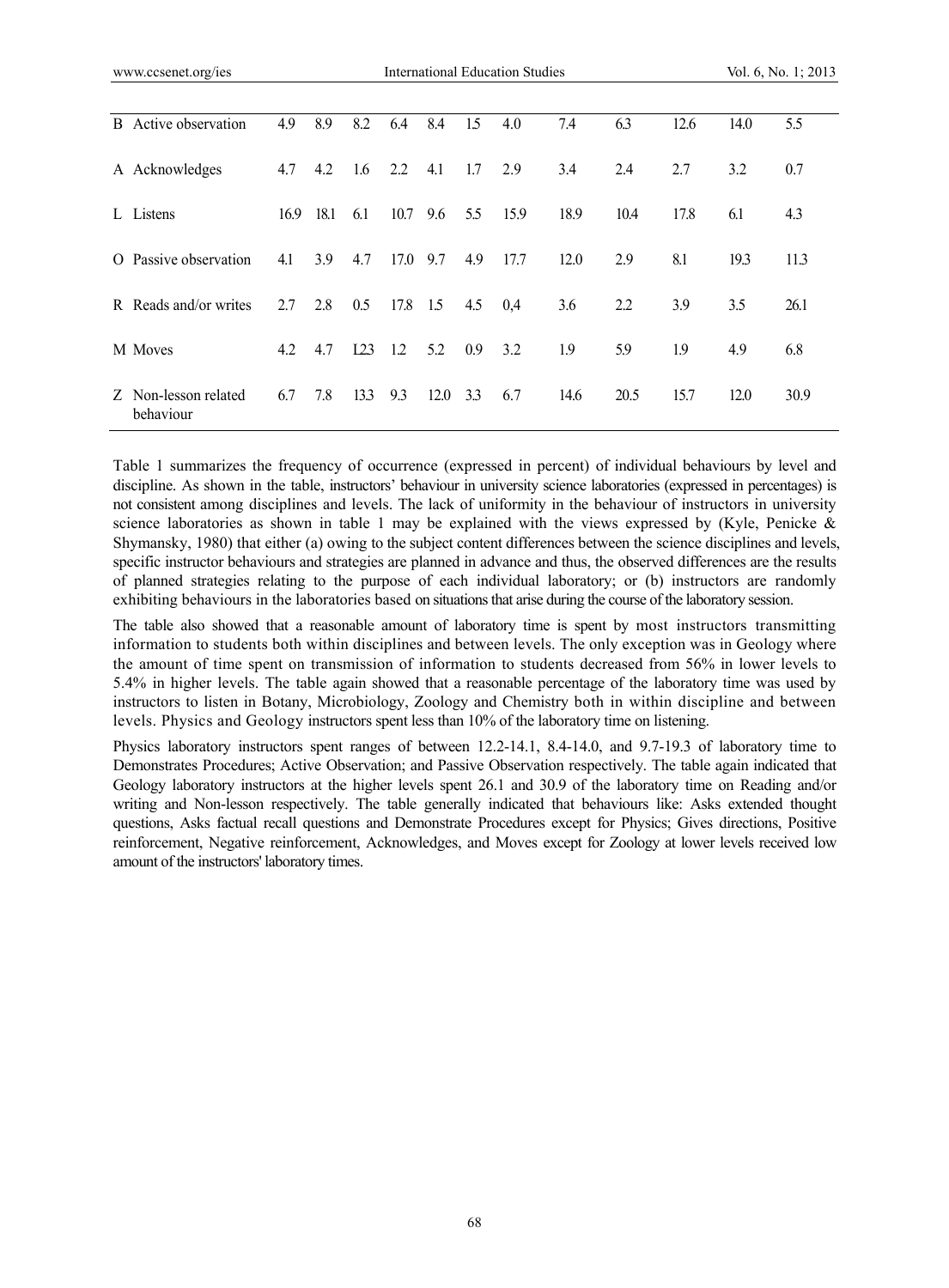|   | <b>Behaviours</b>                       |                   |                         | <b>DEPARTMENT</b><br>$(df=5)$ |                      |                    |                    |         |        |
|---|-----------------------------------------|-------------------|-------------------------|-------------------------------|----------------------|--------------------|--------------------|---------|--------|
|   |                                         | Botany<br>F-value | Microbiology<br>F-Value | Zoology<br>F-value            | Chemistry<br>F-value | Physics<br>F-value | Geology<br>F-value | F-value | Pr > F |
|   | X Asks extended<br>thought<br>questions | 0.001             | 0.628                   | 3.947                         | 0.628                | 2.455              | 0.500              | 4.093   | 0.004  |
| Q | Asks factual<br>recall questions        | 1.831             | 2.027                   | 0.037                         | 0.540                | 0.600              | 0.600              | 4.563   | 0.002  |
|   | D Demonstrates<br>procedures            | 2.400             | 0.200                   | 2.130                         | 1.767                | 2.954              | 0.041              | 20.038  | 0.000  |
|   | G Gives direction 1.929                 |                   | 0.001                   | 2.885                         | 1.107                | 0.005              | 1.316              | 32.935  | 0.000  |
| S | Shows                                   | 0.001             | 0.049                   | 9.065                         | 0.115                | 2.233              | 6.231              | 9.093   | 0.000  |
| T | Transmits                               | 7.599             | 0.221                   | 10.913                        | 1.790                | 7.004              | 50.911             | 3.559   | 0.009  |
| P | Positive<br>reinforcement               | 3.393             | 0.500                   | 0.001                         | 1,500                | 1.227              | 1.136              | 9.248   | 0.000  |
|   | N Negative<br>reinforcement             | 1.000             | 1.500                   | 0.500                         | 0.701                | 1.927              | 0.115              | 4.550   | 0.002  |
|   | <b>B</b> Active<br>observation          | 0.766             | 0.807                   | 3.153                         | 0.279                | 1.844              | 1.588              | 10.722  | 0.000  |
|   | A Acknowledges                          | 2.512             | 3.00                    | 0.600                         | €.333                | 3.623              | 0.900              | 16.017  | 0.000  |
|   | L Listens                               | 1.786             | 1.767                   | 0.004                         | 7.014                | 0.018              | 0.545              | 25.679  | 0.000  |
|   | O Passive<br>observation                | 13.318            | 6.860                   | 2.400                         | 9.492                | 8.238              | .698               | 2.882   | 0.025  |
|   | R Reads and/or<br>writes                | 2.3L4             | 4.371                   | 1.500                         | 13,035               | 0.3:58             | 21.814             | 7.172   | 0.000  |
|   | M Moves                                 | 0.1L5             | 1.962                   | 10.881                        | 3.1868               | 3.600              | 3.000              | 12.621  | 0.000  |
|   | Z Non-lesson<br>related<br>behaviour    | 3.340             | 7.51                    | 7.004                         | 2.440                | $0.01\,$           | 27.160             | 3.831   | 0.006  |

# Table 2. Analysis of Individual Instructor Behaviour in University Science Laboratories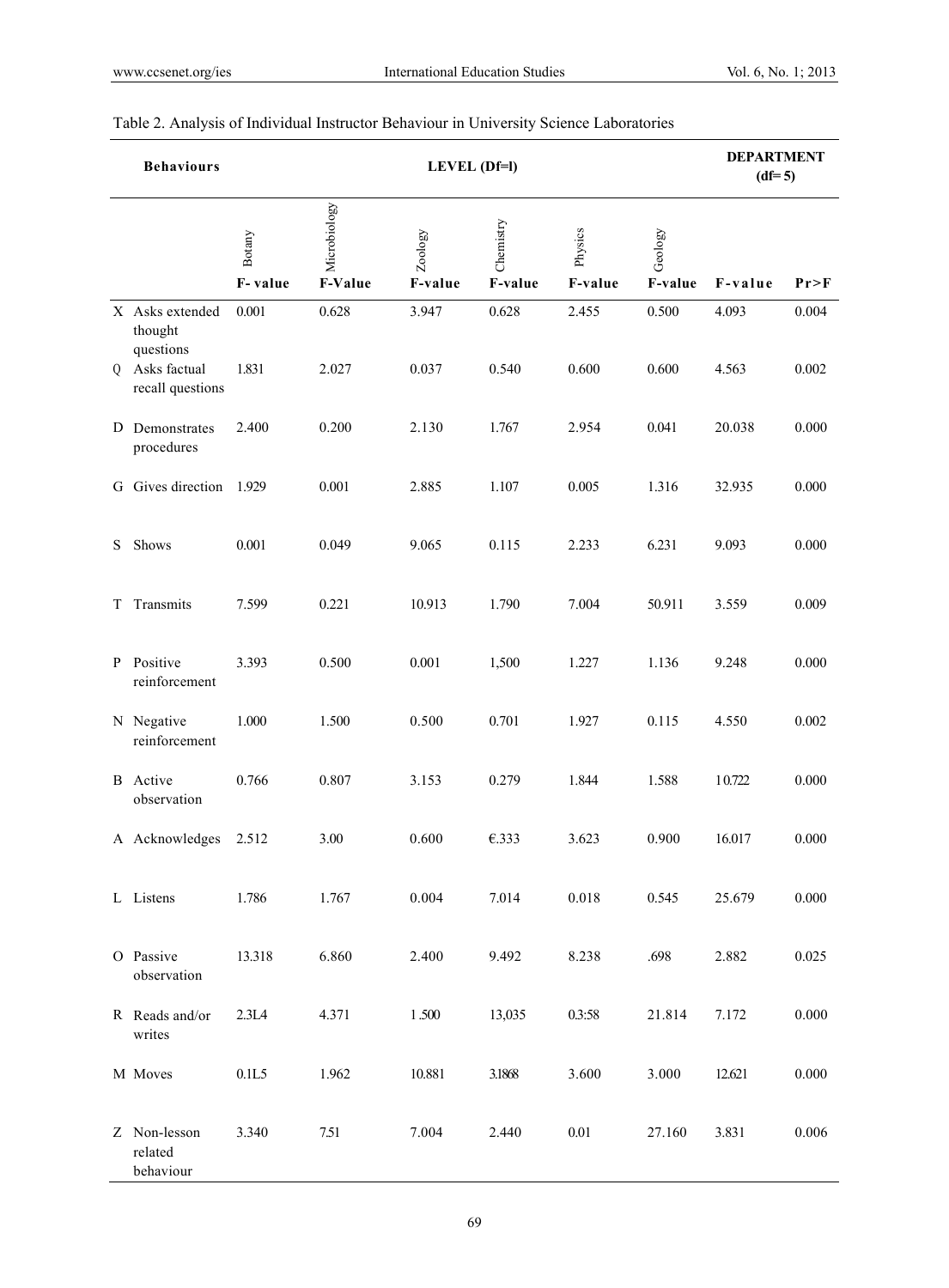Table 2 showed that in Botany laboratory, instructors spent significantly different amount of class time on transmission of information and Passive Observation between lower and higher level classes. The post hoc analysis using a comparison of means in Table 1 showed that lower level Botany instructors spent more of the class time to transmit information than higher level instructors. The post hoc analysis also showed that higher level instructors spent more class time on Passive Observation than all other lower level instructors. The table also showed that for all other behaviours other than Transmit information and Passive Observation the instructors exhibited similar behaviours and no significant differences were found.

In Microbiology laboratory, the table showed that apart from Passive Observation and Non-lesson related behaviours where there were significant differences, all other instructor behaviours were not significantly different between lower and higher level classes. The direction of significance indicated that for Passive observation, and Non-lesson related behaviours, instructors in higher levels spent more of the class time on the behaviours than lower level instructors.

In Zoology laboratory, the table showed that there are significant differences in the class time spent between the higher and lower level instructors on: Shows, Transmits Information, Moves and Non-lesson related behaviours. The direction of significance by comparing means in table 1 indicated that lower level instructors spent more class time on Shows and Moves, while higher level instructors spent more time on Transmits and Non-lesson related behaviours. On the remaining behaviours no significant differences were found between the higher and lower level instructors.

In the chemistry laboratory, significant differences were found in behaviours like Listens, Passive Observation and Reads and/or Writes between higher and lower level instructors. The direction of significance indicated that in Passive Observation and Reads and/or Writes, instructors in lower levels spent more of the class time than higher levels instructors while in Listens, higher level instructors spent more of the class time than lower level instructors as shown in table 1. Apart from these three behaviors, no significant differences were found between the lower and higher levels instructors on the exhibition of the remaining laboratory behaviours.

Table 2 showed that in physics laboratory, lower and higher level instructors spent significantly different class time on Transmit information, and Passive Observation. The direction of significance using means in table 1 indicated that the lower level instructors spent more class time than higher level instructors on Transmit information while higher level instructors spent more time than lower level instructors on Passive Observation.

Table 2 also showed that in Geology laboratory, significant differences were found between lower and higher levels instructors on the exhibition of behaviours like Shows, Transmits information, Reads and/or Write and Non-lesson related behaviours. The direction of significance using means indicated that for Shows and Transmits information, lower level than higher level instructors spent more class time on them. While for Read and/or Write and Non-lesson related behaviours higher level instructors spent more time on them than the lower level instructors. For the remaining behaviours, no significant differences were found between the lower and higher levels instructors.

On specific instructor's behaviour in the six disciplines across the various categories of behaviours, table 2 showed significant differences among the instructors in all the categories of behaviour. All the calculated F-values were higher than the critical F-value of 2.400. With this result,  $Ho<sub>2</sub>$  was therefore rejected.

# **4. Discussion**

Ajaja (1998) while discussing the comments of (Kyle, Penick & Shymansky, 1980) noted that the driving force of every science is research; and that is the investigation of nature to find closely connected facts and figures. In most cases, these investigations are done in the laboratories. To the scientists, the laboratory remains the most acceptable place to test a hypothesis before it is accepted as being right or wrong.

The findings of this study are most significant in the sense that they have provided a clear picture of what science laboratory instructors in the university do in the laboratories and how they spend the laboratory time considering the fact that they train science teachers for lower levels of education. The findings will therefore provide a pivot for improving science teaching and learning at all levels through policy guide lines on what behaviours should be most exhibited by science teachers during laboratory classes.

One of the findings of this study as shown in the observation mode, is that not enough of investigative kind of teaching goes on in most of the university science laboratories. This conclusion becomes very clear when you consider the amount of laboratory time instructors spent on activities like: Demonstrates Procedure, Shows, Transmits Information, Listens and Non-listening related behaviours. The bulk of the laboratory time is spent on these activities. Activities like; asks extended thought questions, asks factual questions, positive reinforcement, acknowledges student behaviour, and moves or gets supplies which would have enhanced investigative teaching received the least of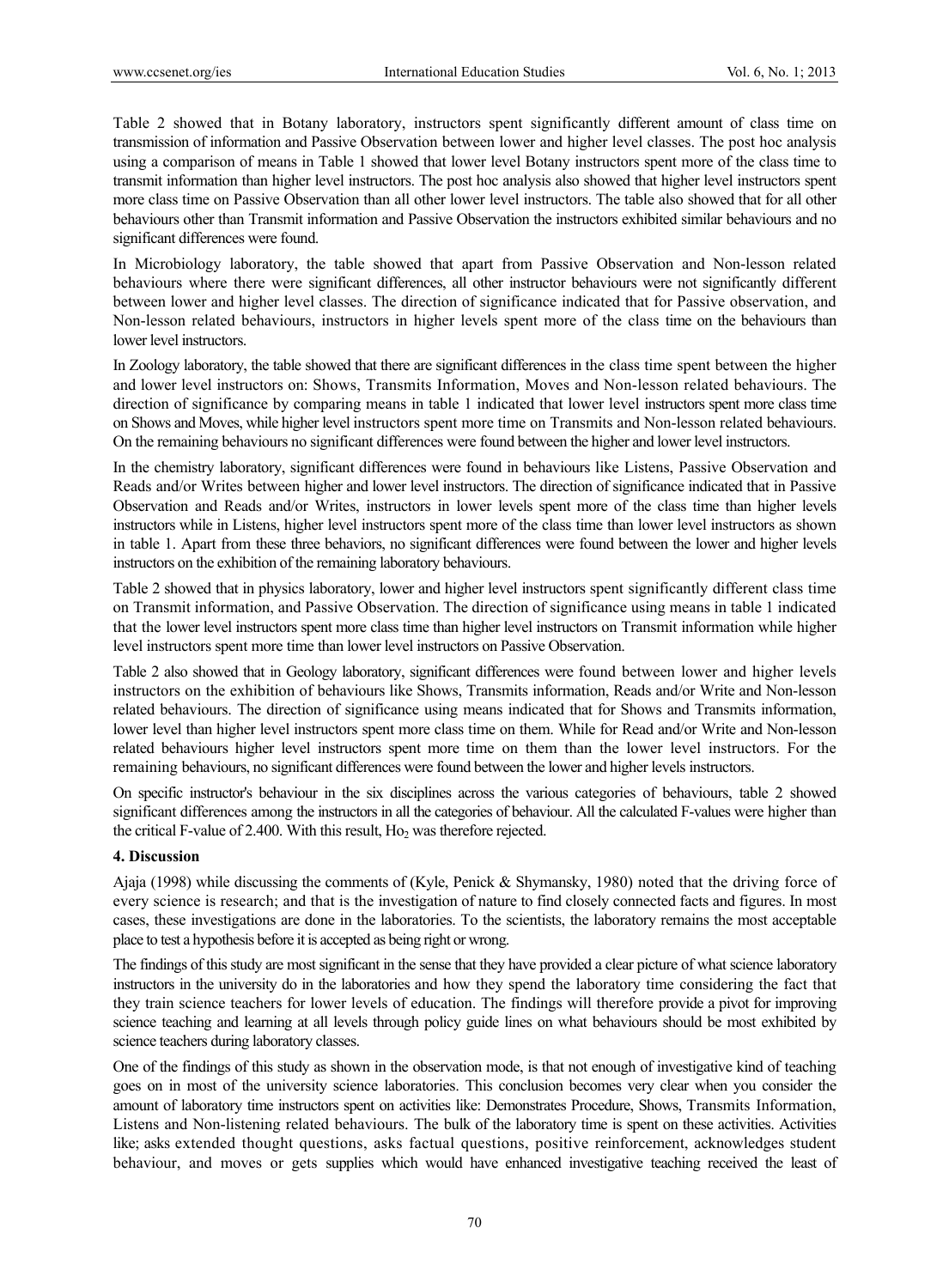instructional time. This finding agrees with the finding of Trowbridge and Bybee (1996) that in most science classes only between 2-3% of class time is oriented towards students' inquiry or investigation.

Inquiry or investigative science which is the recommended method for the effective science teaching and learning of science, is the process by which scientists pose questions about the natural world and seek answers. The investigative science done in the laboratories allows for deeper understanding, rather than knowing by authority or other processes (National Science Education Standards, 1991). Moyer, Hackett and Everett (2007) noted that teaching science effectively requires engaging students in inquiry. This suggests that school science teaching might be more in tune with the practice of science if it were taught in questioning mode using the laboratories rather than in the confirmation and expository mode that might be used in most of the university laboratories. Science instructors should design their laboratory classes to follow this procedure: (i) Asking questions, (ii) Asking students to state hypotheses, (iii) Asking students to design experiment to test stated hypotheses, (iv) Asking students to gather data and analyze the data to test stated hypotheses, and (v) Asking students to draw conclusions based on the analysis of data made.

The use of observational schedule rather than a rating scale tends to be a better way of determining the science teachers' effectiveness in the class. It remains doubtful if the science departments in Nigerian universities are well prepared and disposed to apply routine observation to improve laboratory instruction because of dearth of facilities in science laboratories. However, it is very necessary that instructors must first be aware of what they do and how they behave in their laboratories before they can then begin to think of ways in which to improve upon their instructions and interaction with students.

Among the six science disciplines the data collected and analyzed for each item, revealed significant differences for all the instructors behaviour. The findings suggest that for all the disciplines the instructors behave differently and in a very peculiar manner. The findings at this level tended to show the taxonomic characteristic behaviours of instructors in the various disciplines. The description of this situation is one issue whilst the explanation of why the situation is the way becomes individual explanation and interpretation. The multivaried interpretations that can be given to describe behaviours of instructors in various science disciplines can be resolved after a longitudinal study using a very large sample size.

# **5. Conclusion**

Science laboratory behaviours of instructors in the university laboratories need to be monitored and well tailored if the students they train are to do the job of science teaching effectively and in a systematic way. One way of doing this, is the use of observational schedule to collect data on instructors behaviours in science laboratories. Accurate analysis of the feedbacks concerning the events and activities of instructors during a laboratory class is an essential first step towards improving science instructions.

The science laboratory interaction category used for this study, provided a very clear, easy to use and easy to understand alternative for determining the laboratory behaviour of instructors. This position is most valuable when it is known that the facts obtained gets directly at the actual processes of laboratory investigation and teaching rather than making an evaluator to infer from feelings or products provided to him. It is only when instructors conveniently know what they do in the laboratories that they can think of how to make changes and improve on their instructions. It is therefore concluded that the observation of what science instructors do in the university laboratories can be a source of reliable information on how to improve science teaching and learning at all levels since all categories of science teachers and instructors are trained in the university. The quality of their instructions in their institutions will depend on their training.

#### **Acknowledgement**

I wish to express my profound gratitude to all the laboratory instructors whose laboratory behaviours were coded for their cooperation and patience with the observers. I also wish to thank all the students involved for creating a conducive atmosphere for the observers to determine what goes on during laboratory instructions. I love you all.

#### **References**

- Ajaja, O. P. (2005). An evaluation of differential effectiveness of Ausubel, Bruner and Karplus methods of teaching biology in Nigerian secondary schools. *African Journal of Inter-Disciplinary Studies, 6* (1&2), 1-9.
- Ajaja, O. P. (1998). An evaluation of differential effectiveness of Ausubel, Bruner and Karplus methods of teaching biology in Nigerian secondary schools. Unpublished Ph.D Thesis of University of Benin.

Bandura, A. (1977). *Social Learning theory.* Englewood, Cliffs, N. J: Prentice Hall.

Borich, C. B. (2004). *Effective teaching methods.* New Jersey: Pearson Merrill Prentice Hall.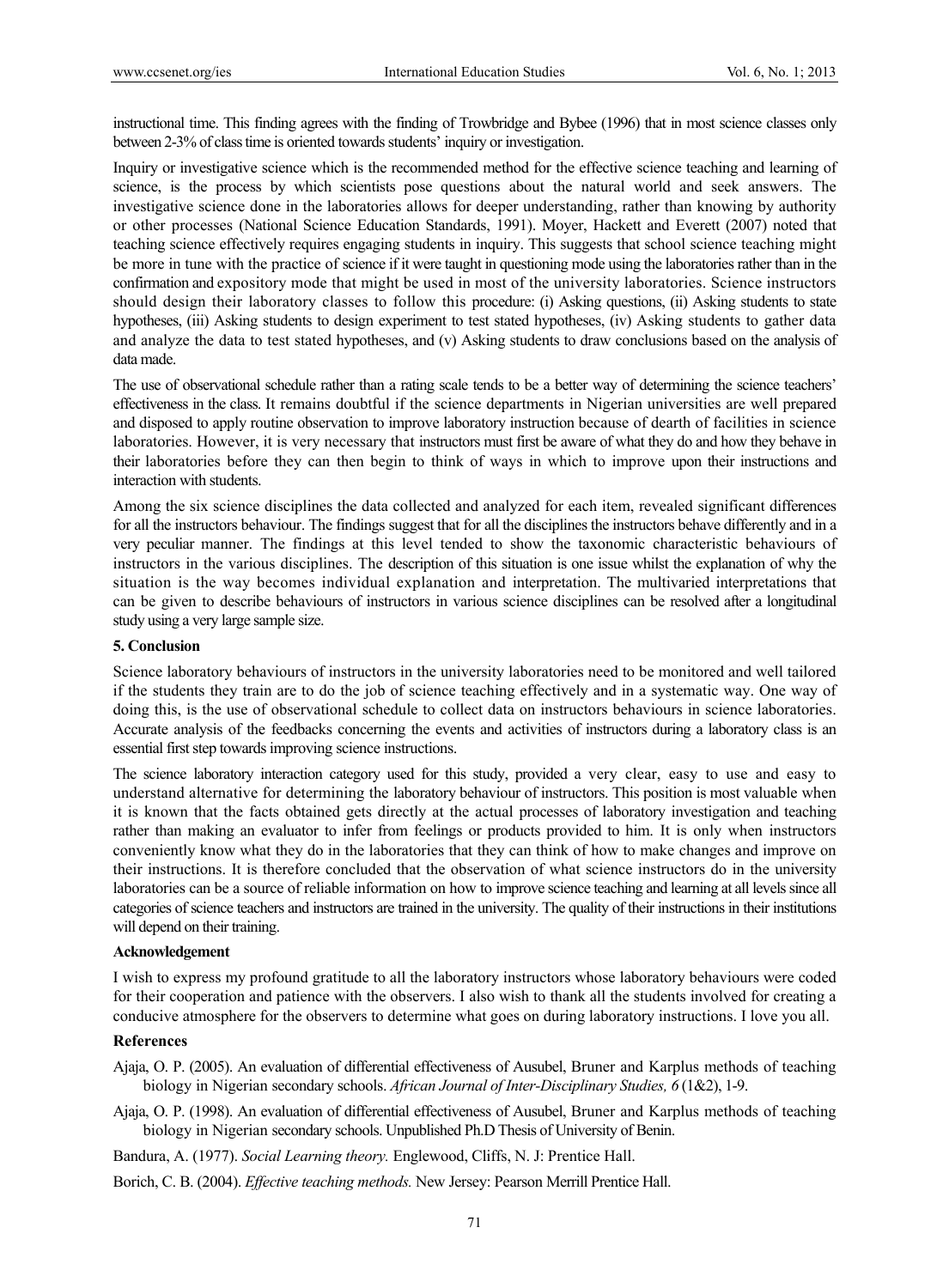Brophy, J. (1989). *Advances in research on teaching:* Greenwich, C. T.: JAI Press.

- Brophy, J. (2002). *Teaching: Educational practices series.* Retrieved May 7, 2009, from http//ww.theunesco.org
- Brophy, J., & Good, T. (1986). Teacher behaviour and student achievement*.* In M.C. Wittrock (Ed.). 3rd *Handbook of Research on Teaching,* 328-375. Upper Saddle River, NJ: Merill Prentice Hall.
- Comtrell, S. C. (1998/99). Effective teaching and literacy learning: A look inside primary classrooms. *The Reading Teacher, 52*(4), 370-378.
- Dunkin, M., & Biddle, B. (1974). *The study of teaching.* New York: Holt, Rinehart and Winston.
- Johnson, B., & Christensen, L. (2000). *Educational research.* Boston: Allyn and Bacon.
- Kyle, W. C., Penick, J. E., & Shymansky, J. A. (1980). Assessing and analyzing behaviour strategies of instructors in college science laboratories *Journal of Research in Science Teaching*, *17*(2), 131-137. http://dx.doi.org/10.1002/tea.3660170207
- Moyer, R. H. Hackett, J. K., & Everett, S. A. (2007). *Teaching science as investigations: Modeling inquiry through learning cycle lessons*. New Jersey: Peason Merill Prentice Hall.
- National Science Education Standards. (1991). *A Sampler.* Washington*,* D.C: National Research Council.
- Rosenshine, B. (1971). *Teaching behaviours and students achievement.* London: National Foundation for Educational Research in England and Wales.
- Shymansky, J. A., & Penick, J. E. (1979). Use of systematic observation to improve college science laboratory instruction. *Science Education*, *63*(2), 195-203. http://dx.doi.org/10.1002/sce.3730630207
- Taylor, B.M., Pearson, P. D, Clark, K. F., & Walpole, S. (1999). Effective schools accomplished teachers. *The Reading Teacher, 53*(2), 156-159.
- Teddlie, C., & Stringfield, S. (1993). *Schools make a difference: Lessons learned from a 10 year study of school effects.* New York: Teacher College Press.
- Thorndike, R. L., & Hagen, E. P. (1997). *Measurement and evaluation in psychology and education.* Upper Saddle River, NJ: Prentice Hall.
- Trowbridge, L. W., & Bybee, R. W. (1996). *Teaching secondary school sciences; strategies for developing scientific literacy.* New Jersey: Merill Prentice Hall.
- Wiseman, D. C. (1999). *Research strategies for evaluation.* New York: Wadsworth Publishing Company.

#### **Appendix**

Appendix 1

#### Science Laboratory Interaction Categories

# $(SL1C)$

The research work which calls for this checklist is purely academic in purpose and it is aimed at finding out laboratory behaviours of science instructors to improve instruction in science courses in Delta State University, Abraka.

#### Instructions to Observers

- a. Fill in the spaces provided by writing.
- b. During the lesson, make a mark next to the appropriate category every five seconds.
- c. After the lesson, mark the frequency of occurrence of the categories according to your marks during the lesson.
- d. Using the following scale (ties are allowed)
- a. If the behaviour was the dominant one, mark 4.
- b. If the behaviour was quite frequent, mark 3.
- c. If the behaviour was infrequent, mark 2.
- d. If the behaviour did not occur, mark 1.
- e. Fill in the sheet without consulting anyone, and hand it immediately to the researcher.

Thanks for your cooperation.

Personal Data: